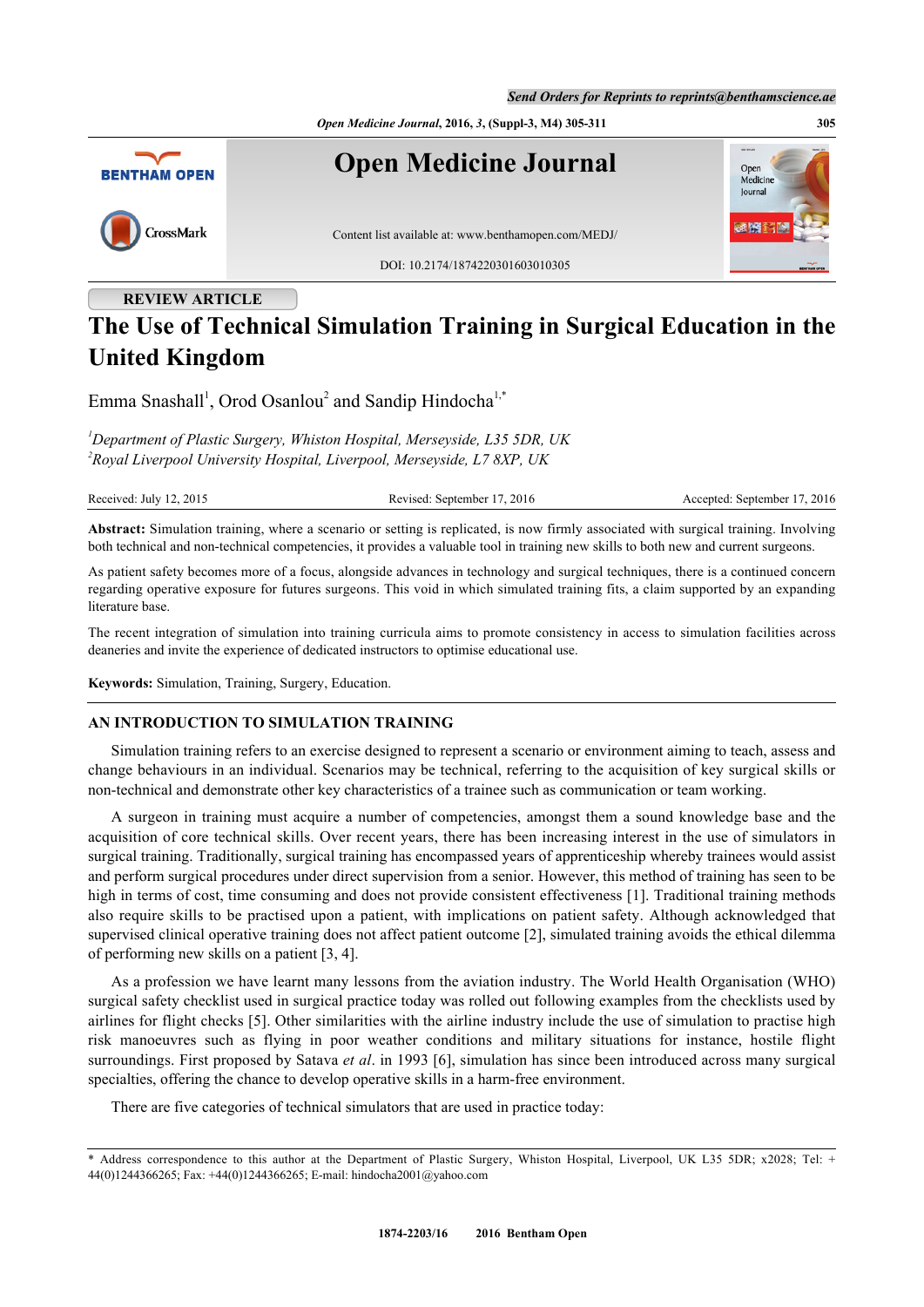- 1. Bench models/ box trainers
- 2. Virtual reality
- 3. Human cadavers
- 4. Animals
- 5. Robotics

For many years the medical profession has used cadaveric material and animals to learn and practice skills. Many courses employ this material to teach simple tasks such as suturing to more complex tasks such as bowel anastomoses. Live animals may also be used, such as the use of anaesthetised rats for the teaching of microsurgical skills for plastic surgery trainees. Box trainers are used to provide basic laparoscopic skill. Bench models are most commonly used for practicing simple skills such as knot tying.

Advances in technology have led to an increase in high fidelity virtual reality simulators. The global simulation market was estimated at a value of \$790.1 million in 2012, with expected growth to reach \$1930.5 million by 2017 [[7\]](#page-5-2). With technology developed from the videogame industry, designed to enhance hand-eye co-ordination and the ability to perform 3D skills using a 2D screen, has led to simulations mostly designed to advance skills in laparoscopic surgery [\[8](#page-5-3)]. Virtual reality training involves the use of a computer screen for graphic display of the organs to be operated upon. Tools can be used to provide haptic and tactile feedback for the trainee. Furthermore, data from imaging sequences such as CT or MRI can be inputted into software to replicate real patient situations and display anatomical anomalies or complications. It has even been proposed that those who have played regularly on videogames in the past display better operative skills and ability to use simulators than those with limited experience of videogames [[9](#page-5-4) - [11](#page-5-5)].

This paper outlines the necessity for technical simulation in surgical training, reviewing current research that supports its use and the role for simulated training both now and in the future.

# **THE NEED FOR SIMULATED TEACHING IN SURGICAL TRAINING**

There are five key challenges identified in current surgical training with regards to operative skills:

- 1. Increasing popularity of minimally invasive procedures
- 2. Cost of training
- 3. Exposure
- 4. National focus on patient safety
- 5. Consultant practice

### **Increasing Popularity of Minimally Invasive Procedures**

In recent years, the number of interventions performed as minimally invasive procedures has increased exponentially, including an increase in those done in an emergency setting [[12](#page-5-6)]. Minimally invasive surgery demands specific technical skills that must be learnt and then practised in order to become technically proficient. Skills include accurate hand-eye co-ordination, a high level of manual dexterity, careful handling of tissues to account for loss of tactile feedback, and visualisation upon screens not capable of producing 3D images. With the expansion of these procedures into many subspecialties of surgery, both trainees and senior surgeons need to acquire new skills and learn new technologies [\[12\]](#page-5-6). There is growing evidence in the literature for the use of simulated training in the development of such skills.

## **Cost of Training**

It is well documented that operative time increases as the grade of surgeon reduces [\[13](#page-5-7) - [16](#page-5-8)]. This has implications on cost, whereby less patients can be operated on in an allotted time. There are implications on training, where cost, efficiency and time pressures lead to condensed operating exposure for a trainee in order to get more procedures done in a given time period *e.g*. a theatre session. Potential repercussions on patient safety are quoted, due to longer anaesthetic times for patients, principally used in more complex procedures. The aforementioned points incur significant costs to health systems. Bridges and Diamond calculated that each surgical trainee incurs a cost of approximately \$12 000 a year [\[17](#page-5-9)]. Access to simulation training facilities allows trainees to advance their skills with repeated practice leading to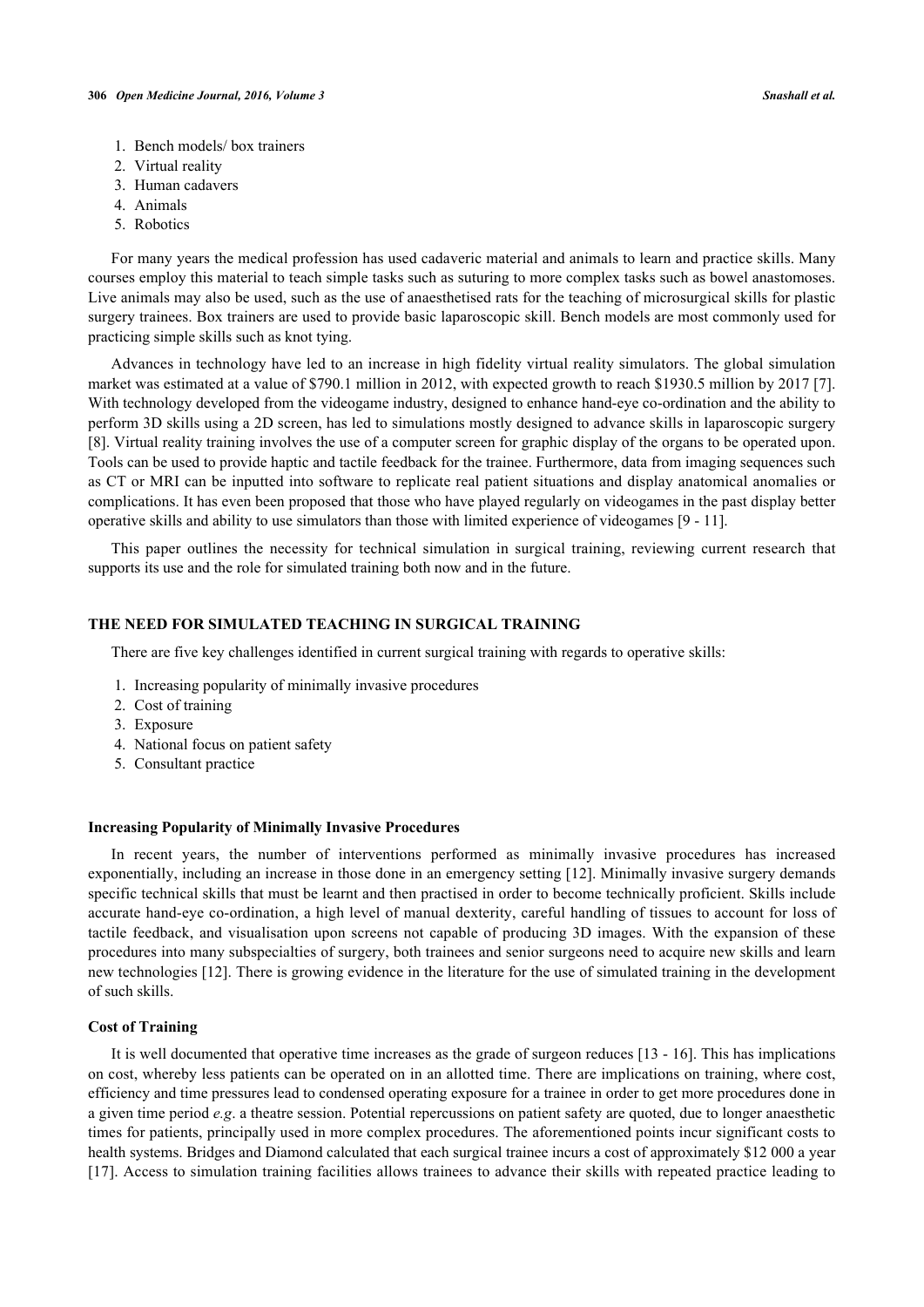reduced operating times when replicating these abilities in a patient setting.

More recently, there has been a trend towards increasing personal costs of surgical training alongside a limitation of study leave funds between National Health Service (NHS) trusts. Trainees are now graduating with significant debt and then face mandatory courses to progress in their career. Many have to fund much of their training through personal finance. This has been cited as a cause to discourage good trainees from applying to surgical specialties, particularly those from poorer backgrounds [\[18](#page-5-10)]. Surgical simulation access provides training to all trainees, which may be especially important in those who cannot afford multiple expensive courses.

## **Training Exposure**

The European Working Time Directive (EWTD) is a European-wide instruction for limiting working hours to meet health and safety requirements [[19\]](#page-5-11). Introduced in 2009, there has since been a reduction in duty hours for all surgeons and consequently caused concerns for many, as described by a General Medical Council report in 2011 [[20](#page-5-12)]. The directive has seen difficulties in the management of rotas, with more emphasis on service provision and some rotas may not fully represent the genuine number of hours worked[[21\]](#page-5-13). This has led to a substantial reduction in training opportunities for surgeons. With many appraisals dependent upon the attainment of specific numbers of procedures, particularly in higher surgical training Annual Review of Competence Progression (ARCP) reviews, and certainly for the achievement of the Certificate of Completion of Training (CCT), many trainees have been forced to take steps to protect their own training. Trainees may often seek operative exposure at weekends, on days off and whilst on annual leave. This has obvious implications on work-life balance, fatigue and health. There has also been concern that current training hours may not produce the calibre of consultant capable of specialising, particularly with more complex procedures [[22\]](#page-5-14). Simulated training could help in the attainment of key skills, providing opportunity to practice skills when other exposure is not accessible.

## **National Focus on Patient Safety and Consultant Practice**

The Francis Report has changed the future of the NHS forever. It has highlighted inadequacies within services that had resulted in patient safety concerns. This has led to a national focus on quality improvement and patient safety. More specifically, this has led to the publication of outcome data for specific surgical procedures that is accessible to the public. For trainees, there is concern that training opportunities will become even more difficult to negotiate. Previously, trainee operating has been associated with increased patient risk [\[15](#page-5-15), [16\]](#page-5-8). Consultants are likely to want to keep outcomes positive by performing procedures themselves, particularly for more complex interventions. Recently, there have been concerns that there is no initiative for a consultant to train, as status is very much concerned with outcome [\[22](#page-5-14)]. Simulated scenarios may increase patient safety by allowing skills to be learnt and practiced in a nonpatient environment, and may improve consultant trust in a trainee who has taken time to learn skills prior to a patient procedure.

### **CURRENT EVIDENCE**

There is a growing base of research on the use of simulation training in surgical practice. Cochrane (2016) published data on outcomes from thirty randomly controlled trials (RCT) evaluating different modalities of simulation training approaches [\[23](#page-5-16)]. This suggested a reduced surgical time and increased accuracy in the use of laparoscopic instruments [\[23](#page-5-16)]. A previous Cochrane systematic review in 2009 supported that the use of simulated surgical training was highly effective after reviewing 23 trials [\[24](#page-5-17)]. The transfer of operative skills from a simulation laboratory into practice was assessed in an analysis by Sturm *et al*. from 10 RCTs and one observational study and found that trainees who had undergone simulation training did better in patient-based assessment[[25](#page-5-18)]. The quality of RCTs analysed in these reviews however, were of poor quality, the outcome measures were largely varied and there have since been many other studies assessing simulation approaches.

More recently, several large scale reviews have provided increasing evidence that simulation is effective as a learning tool for operative skills. Table **[1](#page-3-0)** summarises the evidence:

The current literature provides good evidence that simulation training improves both operative time and operative skill, particularly when compared with those who have had no other training intervention for the procedure. This has particular implications on cost, where a reduction in operative time leads to increased operative efficiency and a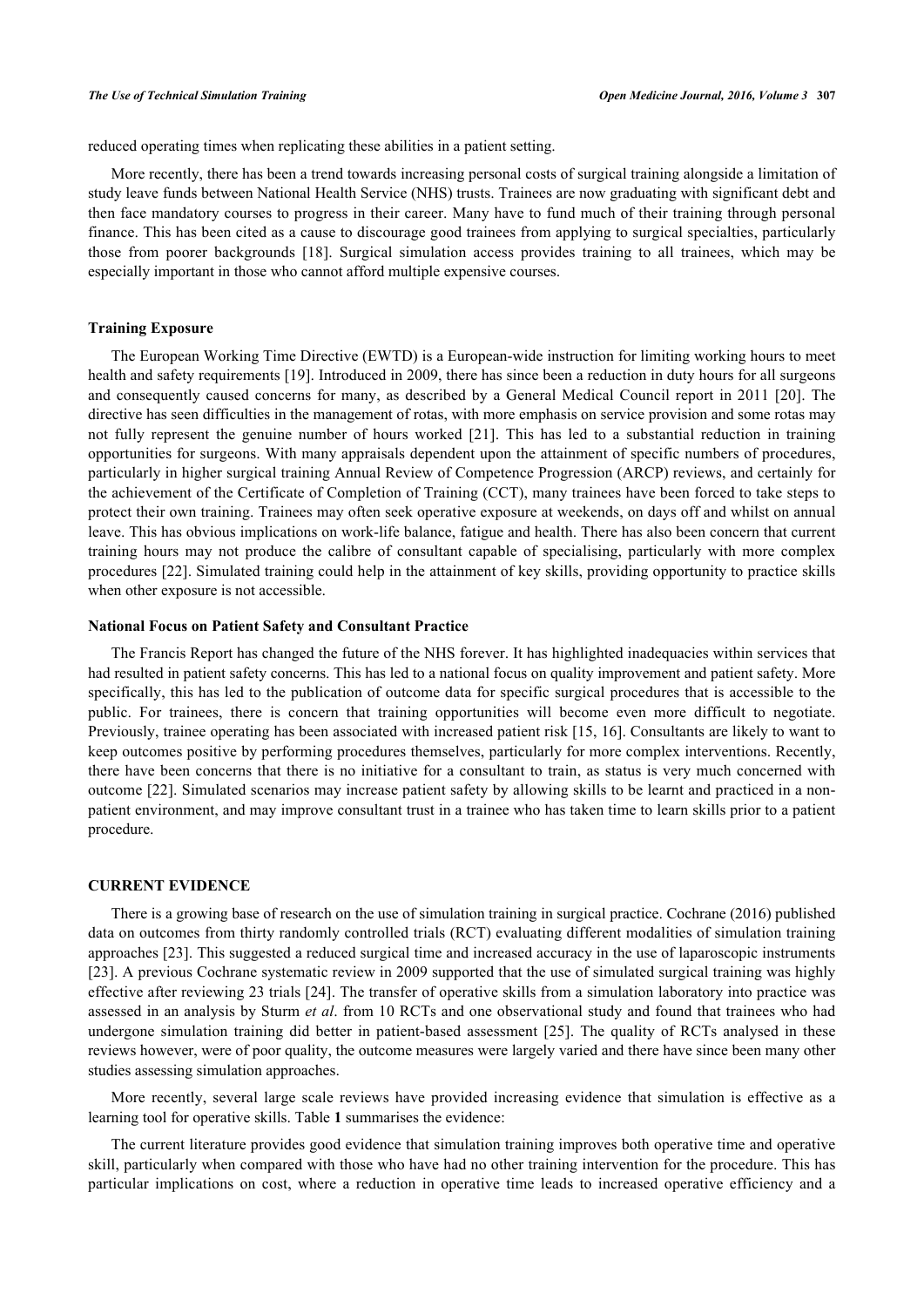reduction in cost.

Although improvements can be seen in operative skills with all techniques, several studies have tried to identify which simulation modality provides the most effective results. Nagendren *et al*. found that virtual reality trainers provide a greater reduction in operative times and an increase in performance skill when compared with box trainers for laparoscopic skills [[26\]](#page-5-19). Furthermore, Hamilton *et al*. found that skills learnt from virtual reality training are more transferable to an operating environment than box trainers [[27\]](#page-5-20). This is in stark contrast to the review by Zendejas *et al*. who found comparisons between box training and virtual reality training in 21 studies highlighting no advantage of virtual reality over box training, with pooled results actually favouring box training in terms of satisfaction and time to learn skills [\[28](#page-6-0), [29](#page-6-1)]. There is also concern about the additional cost incurred in training using virtual reality.

| <b>Systematic Review</b>                     | No of<br>trials | <b>Trial type</b>                | Skill       | <b>Simulation type</b>                                                                                                                                                     | <b>Outcomes assessed</b>                                          | <b>Result</b>                                                                                                          |
|----------------------------------------------|-----------------|----------------------------------|-------------|----------------------------------------------------------------------------------------------------------------------------------------------------------------------------|-------------------------------------------------------------------|------------------------------------------------------------------------------------------------------------------------|
| Nagendren M et al. 2013<br>$\lceil 1 \rceil$ | 8               | 8 RCT's                          | Laparocopy  | Virtual reality vs no<br>simulation<br>Virtual reality vs box<br>training                                                                                                  | Operative time<br>Operative<br>performance                        | Reduction in operative time<br>Increase in skill performance                                                           |
| Thomas et al. 2013 [26]                      | 32              | 21 RCT's<br>11 Cohort<br>studies | Variable    | Box trainers 9<br>Virtual reality 14<br>Human cadaver 4<br>Animal model 2<br>Robotics 3                                                                                    | Task performance                                                  | Improvement in skill<br>performance in all modalities                                                                  |
| Zendejas et al. 2013 [27]                    | 219             | 91 RCT's<br>(48%)                | Laparoscopy | All modalities:<br>Simulation vs no<br>intervention 151<br>Simulation vs non-<br>stimulation intervention 3<br>Comparison between<br>different simulation<br>modalities 79 | Knowledge<br>Patient effects<br>Operative time<br>Operative skill | Improvement in skill<br>Improvement in operative<br>time<br>Improvement in knowledge<br>Improvement in patient effects |
| Buckley et al. 2014 [28]                     | 16              | 16 RCT's                         | Laparoscopy |                                                                                                                                                                            | Operative times<br>Technical skills                               | Operative time improved in all<br>studies<br>Skills improved in 88% of<br>studies                                      |

<span id="page-3-0"></span>

|  | Table 1. Current research in surgical simulation training. |
|--|------------------------------------------------------------|
|--|------------------------------------------------------------|

In the literature there is frequent reference to the fidelity of simulation, fidelity referring to the degree to which a particular model or simulator can reproduce a real-life situation [\[30\]](#page-6-2). High fidelity indicates a high degree of similarity, such as that achieved by virtual reality training, and it is proposed that this provides better transfer of skills to real life situations. However, Gallagher et al object that high fidelity simulators used without supervision from adequate trainers would merely inform a trainee what to do and in what order, rather than provide accurate and timely feedback on performance errors [\[31\]](#page-6-3). This implies that it is actually the level of supervision that reflects the degree of skill acquisition rather than the type of simulator used.

Regarding the transfer of skills from the simulator to the patient, Thomas *et al*. found that all but the animal models were transferrable to an operative setting[[32\]](#page-6-4). Buckley *et al.* however have raised concerns that more objective measures of transferability need to be produced in order to make this statement more objective [[28\]](#page-6-0).

## **SIMULATION'S ROLE IN SURGICAL TRAINING**

Increasing evidence for the use of simulation in surgical training means there have been many recent advances for the incorporation of simulation into teaching.

In early 2014, a new open access peer reviewed journal was released aiming to enhance surgical training and patient safety [\[31\]](#page-6-3). The committee encourages the widespread development of simulation facilities and courses within deaneries to provide methods for the acquisition and maintenance of surgical skills. They provide expertise and can assist in the development of new simulation centres throughout the United Kingdom.

The Association of Surgeons in Training (ASiT) fully endorses the incorporation of simulation into surgical training. A recent survey by ASiT found that trainees were enthused by the idea of access to simulation facilities and felt that regular simulation training would increase operative confidence [\[33](#page-6-5)].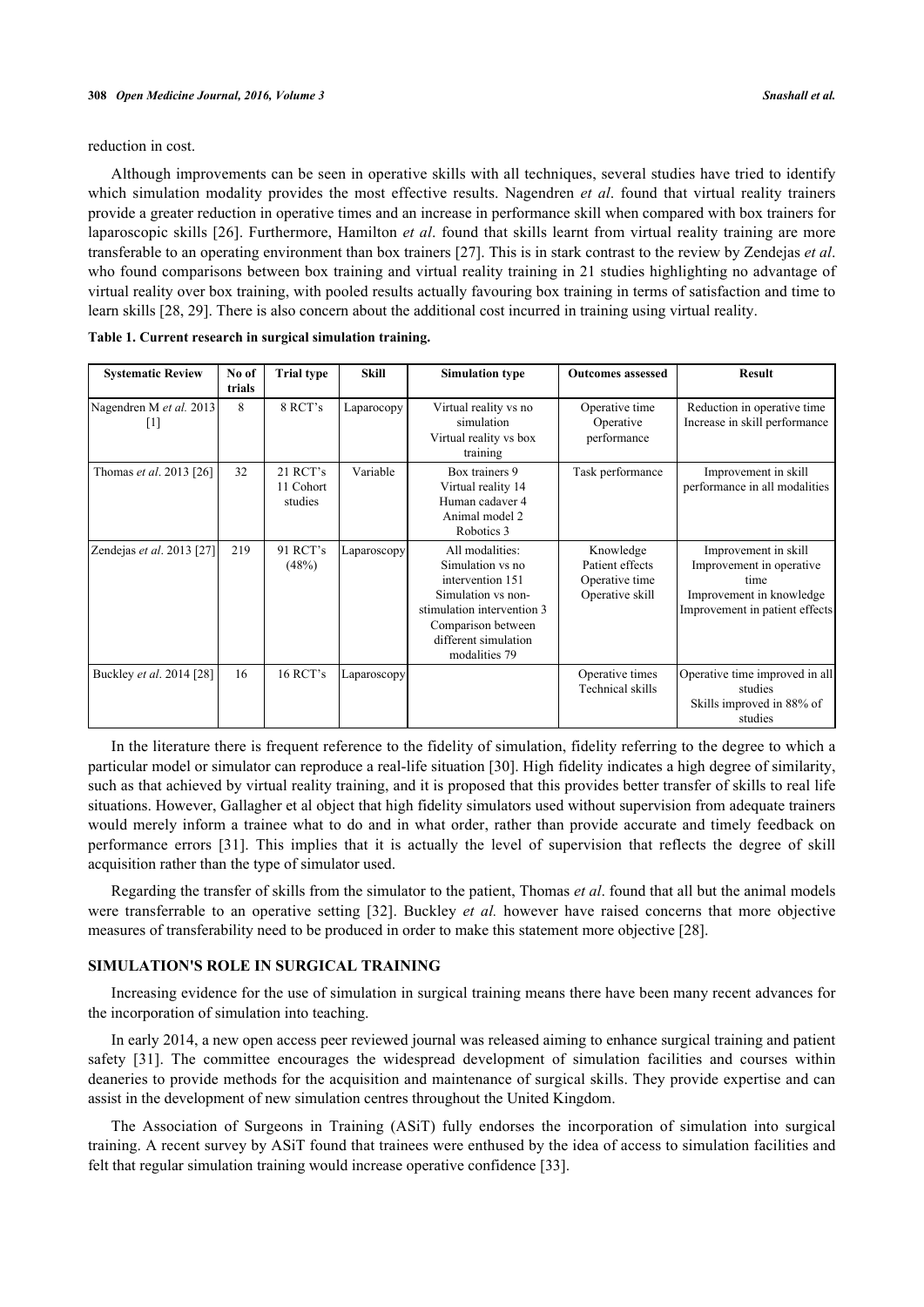The Intercollegiate Surgical Curriculum Programme (ISCP) is presently used by all surgical trainees and has incorporated simulation into their performance-based assessments within some surgical fields. A report by the Joint Committee of Surgical Training (JCST) chairman in 2013 stated that simulation can accelerate training and improve patient safety and will continue to be rolled out into curriculae [[34\]](#page-6-6). Trainees have diverse learning curves, any may require a different number of repetitions of a procedure in order to be deemed competent [[35\]](#page-6-7). Simulation may help to flatten this learning curve. There are concerns by the JCST as to the added expense of providing such simulation facilities in each deanery. A recent cost-effectiveness study however, has found that simulation training for surgeons is financially viable by reducing training time and increasing efficiency [\[36\]](#page-6-8). There is, at present, much variance across the surgical deaneries and a national approach would be developed in order to provide consistency.

# **PITFALLS**

Concerns have been raised about the introduction of simulation into the training of surgeons. A review by Kneebone and Aggarwal in 2009 felt that simulation may not adequately prepare a trainee for a patient experience due to the lack of accountability for abnormal anatomy, the unknown, stressful circumstances and bad working environments [\[37\]](#page-6-9). They advocated that simulation should be used as an aide, and that perhaps trainees could "warm up" using an advanced simulator before a procedure, where patients' imaging are incorporated into the software [\[37\]](#page-6-9). Although evidence for simulation training is strong, it may not be appropriate to extrapolate results across all specialties, as most studies reviewed focus upon laparoscopic skills used in general surgery, urology and gynaecology. For specialties requiring other skills, such as microsurgery used in plastic and orthopaedic procedures, more research is needed on the implementation and effectiveness of simulation models.

It is not only technical skills that affect a patient experience. Human factors also affect the patient pathway, and simulation programmes should include non-technical training such as team-working, stress management and coping strategies to help deal with the working environment [\[38](#page-6-10)].

There is some trepidation regarding access to simulation facilities across deaneries. As simulated teaching is increasingly being used for training purposes, there should be a standard for each deanery to achieve in reference to both facilities and training. This will most likely require dedicated trainers in allocated teaching sessions as well as accessibility out of hours. Grantcharov *et al*. highlight the importance of robust educational frameworks for the implementation and success of simulation for technical skills [[39\]](#page-6-11).

## **CONCLUSION**

With an increasing multitude of literature supporting its use, it is clear that there is a significant role for simulation in surgical training. With an increasing focus on patient safety, technological advances in surgical technique, and continued concerns about trainee exposure to operative procedures, there is very much a need for simulation in training. The recent incorporation of simulation into training curricula should promote consistency in access to simulation facilities across deaneries and invite the experience of dedicated trainers to optimise educational use.

#### **CONFLICT OF INTEREST**

The authors confirm that this article content has no conflict of interest.

### **ACKNOWLEDGEMENTS**

Declared none.

#### **REFERENCES**

- <span id="page-4-0"></span>[1] Nagendran M, Gurusamy KS, Aggarwal R, Loizidou M, Davidson BR. Virtual reality training for surgical trainees in laparoscopic surgery. Cochrane Database Syst Rev 2013; (8): CD006575. [Review]. [PMID: [23980026\]](http://www.ncbi.nlm.nih.gov/pubmed/23980026)
- <span id="page-4-1"></span>[2] Kanakala V, Bawa S, Gallagher P, *et al.* Outcome of patients in laparoscopic training courses compared to standard patients. The Surgeon. J R Coll Edinburgh Irel 2010; 8(3): 132-5. [\[http://dx.doi.org/10.1016/j.surge.2009.10.030](http://dx.doi.org/10.1016/j.surge.2009.10.030)]
- <span id="page-4-2"></span>[3] Reznick RK, MacRae H. Teaching surgical skillschanges in the wind. N Engl J Med 2006; 355(25): 2664-9. [\[http://dx.doi.org/10.1056/NEJMra054785\]](http://dx.doi.org/10.1056/NEJMra054785) [PMID: [17182991](http://www.ncbi.nlm.nih.gov/pubmed/17182991)]
- <span id="page-4-3"></span>[4] Moorthy K, Munz Y, Jiwanji M, Bann S, Chang A, Darzi A. Validity and reliability of a virtual reality upper gastrointestinal simulator and cross validation using structured assessment of individual performance with video playback. Surg Endosc 2004; 18(2): 328-33.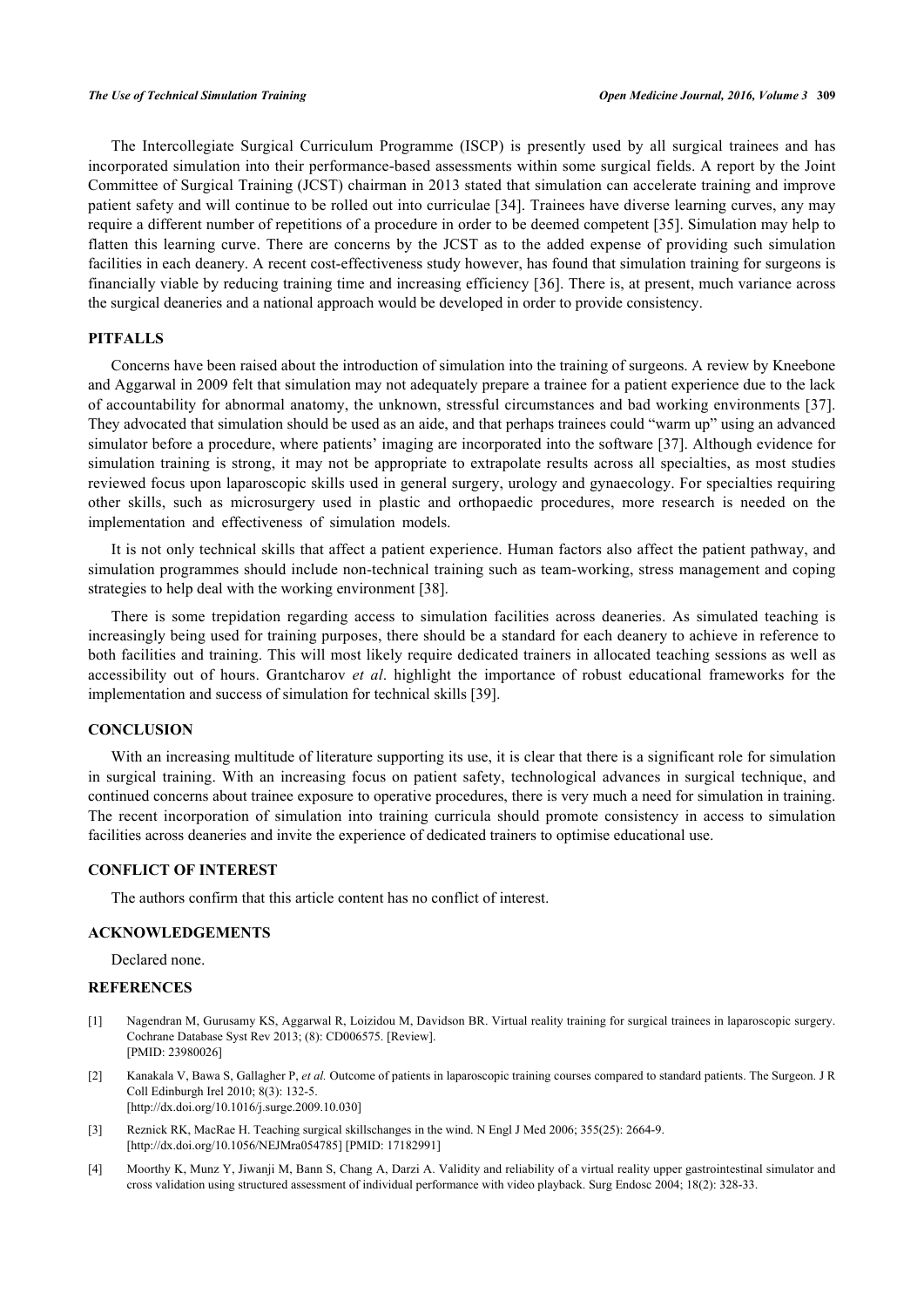[\[http://dx.doi.org/10.1007/s00464-003-8513-2\]](http://dx.doi.org/10.1007/s00464-003-8513-2) [PMID: [14691708](http://www.ncbi.nlm.nih.gov/pubmed/14691708)]

- <span id="page-5-0"></span>[5] Human Factors, OSD, Safety Regulation Group, Civil Aviation Authority Society UK, Aviation Maintenance Human Factors. 37 Windsor Street, Cheltenham, Glos, GL52 2DG: Documedia Solutions Ltd. 2002.
- <span id="page-5-1"></span>[6] Satava RM. Virtual reality surgical simulator. The first steps. Surg Endosc 1993; 7(3): 203-5. [\[http://dx.doi.org/10.1007/BF00594110\]](http://dx.doi.org/10.1007/BF00594110) [PMID: [8503081](http://www.ncbi.nlm.nih.gov/pubmed/8503081)]
- <span id="page-5-2"></span>[7] Rohan. Healthcare/Medical Simulation Market. Available from: [http://www.prweb.com/releases/healthcare-medical-simula/market/](http://www.prweb.com/%20releases/%20healthcare-medical-simula/%20market/%20prweb11585222.htm) [prweb11585222.htm](http://www.prweb.com/%20releases/%20healthcare-medical-simula/%20market/%20prweb11585222.htm) 2014. Marketsandmarkets. [Accessed 15 Feb]
- <span id="page-5-3"></span>[8] Rosenberg BH, Landsittel D, Averch TD. Can video games be used to predict or improve laparoscopic skills? J Endourol 2005; 19(3): 372-6. [\[http://dx.doi.org/10.1089/end.2005.19.372](http://dx.doi.org/10.1089/end.2005.19.372)] [PMID: [15865530\]](http://www.ncbi.nlm.nih.gov/pubmed/15865530)
- <span id="page-5-4"></span>[9] van Dongen KW, Verleisdonk EJ, Schijven MP, Broeders IA. Will the Playstation generation become better endoscopic surgeons? Surg Endosc 2011; 25(7): 2275-80. [\[http://dx.doi.org/10.1007/s00464-010-1548-2\]](http://dx.doi.org/10.1007/s00464-010-1548-2) [PMID: [21416186](http://www.ncbi.nlm.nih.gov/pubmed/21416186)]
- [10] Roser Jc Jr, Lynch PJ, Cuddihy L, Gentile DA, Klonsky J, Merrell R. The impact of video games on training surgeons in the  $21<sup>st</sup>$  century. Arch Surg 2007; 142(2): 181-6.
- <span id="page-5-5"></span>[11] Grantcharov TP, Bardram L, Funch-Jensen P, Rosenberg J. Learning curves and impact of previous operative experience on performance on a virtual reality simulator test laparoscopic surgical skills. Am J Surg 2003; 185(2): 146-9.
- <span id="page-5-6"></span>[12] Ulmer BC. Best practices for minimally invasive procedures. AORN J 2010; 91(5): 558-72. [\[http://dx.doi.org/10.1016/j.aorn.2009.12.028](http://dx.doi.org/10.1016/j.aorn.2009.12.028)] [PMID: [20450998\]](http://www.ncbi.nlm.nih.gov/pubmed/20450998)
- <span id="page-5-7"></span>[13] Farnworth LR, Lemay DE, Wooldridge T, *et al.* A comparison of operative times in arthroscopic ACL reconstruction between orthopaedic faculty and residents: the financial impact of orthopaedic surgical training in the operating room. Iowa Orthop J 2001; 21: 31-5. [PMID: [11813948\]](http://www.ncbi.nlm.nih.gov/pubmed/11813948)
- [14] Babineau TJ, Becker J, Gibbons G, *et al.* The cost of operative training for surgical residents. Arch Surg 2004; 139(4): 366-9. [\[http://dx.doi.org/10.1001/archsurg.139.4.366](http://dx.doi.org/10.1001/archsurg.139.4.366)] [PMID: [15078701\]](http://www.ncbi.nlm.nih.gov/pubmed/15078701)
- <span id="page-5-15"></span>[15] Kauvar DS, Braswell A, Brown BD, Harnisch M. Influence of resident and attending surgeon seniority on operative performance in laparoscopic cholecystectomy. J Surg Res 2006; 132(2): 159-63. [\[http://dx.doi.org/10.1016/j.jss.2005.11.578](http://dx.doi.org/10.1016/j.jss.2005.11.578)] [PMID: [16412471](http://www.ncbi.nlm.nih.gov/pubmed/16412471)]
- <span id="page-5-8"></span>[16] Wilkiemeyer M, Pappas TN, Giobbie-Hurder A, Itani KM, Jonasson O, Neumayer LA. Does resident post graduate year influence the outcomes of inguinal hernia repair? Ann Surg 2005; 241(6): 879-82. [\[http://dx.doi.org/10.1097/01.sla.0000164076.82559.72\]](http://dx.doi.org/10.1097/01.sla.0000164076.82559.72) [PMID: [15912037](http://www.ncbi.nlm.nih.gov/pubmed/15912037)]
- <span id="page-5-9"></span>[17] Bridges M, Diamond DL. The financial impact of teaching surgical residents in the operating room. Am J Surg 1999; 177(1): 28-32. [\[http://dx.doi.org/10.1016/S0002-9610\(98\)00289-X\]](http://dx.doi.org/10.1016/S0002-9610(98)00289-X) [PMID: [10037304](http://www.ncbi.nlm.nih.gov/pubmed/10037304)]
- <span id="page-5-10"></span>[18] The Association of Surgeons in Training. The Cost of Surgical Training. Position Statement by the Association of Surgeons in Training 2007.
- <span id="page-5-11"></span>[19] Directive 2003/99/EC of the European Parliament and the Council of 4 November 2003 concerning certain aspects of the organisation of working time. Official Journal L 299, 18/11/2003. P. 0009-0019
- <span id="page-5-12"></span>[20] Ipsos MO. The impact of the implementation of the European Working Time Directive (EWTD); a qualitative research prepared for the General Medical Council. London: GMC 2011.
- <span id="page-5-13"></span>[21] Tait MJ, Fellows GA, Pushpananthan S, Sergides Y, Papadopoulos MC, Bell BA. Current neurosurgical trainees perception of the European Working Time Directive and shift work. Br J Neurosurg 2008; 22(1): 28-31. [\[http://dx.doi.org/10.1080/02688690701765532\]](http://dx.doi.org/10.1080/02688690701765532) [PMID: [18224519](http://www.ncbi.nlm.nih.gov/pubmed/18224519)]
- <span id="page-5-14"></span>[22] Chikwe J, de Souza AC, Pepper JR. No time to train the surgeons. BMJ 2004; 328(7437): 418-9. [\[http://dx.doi.org/10.1136/bmj.328.7437.418](http://dx.doi.org/10.1136/bmj.328.7437.418)] [PMID: [14976074\]](http://www.ncbi.nlm.nih.gov/pubmed/14976074)
- <span id="page-5-16"></span>[23] Sutherland LM, Middleton PF, Anthony A, *et al.* Surgical simulation: a systematic review. Ann Surg 2006; 243(3): 291-300. [\[http://dx.doi.org/10.1097/01.sla.0000200839.93965.26\]](http://dx.doi.org/10.1097/01.sla.0000200839.93965.26) [PMID: [16495690](http://www.ncbi.nlm.nih.gov/pubmed/16495690)]
- <span id="page-5-17"></span>[24] Gurusamy KS, Aggarwal R, Palanivelu L, Davidson BR. Virtual reality training for surgical trainees in laparoscopic surgery. Cochrane Database Syst Rev 2009; (1): CD006575. [PMID: [19160288\]](http://www.ncbi.nlm.nih.gov/pubmed/19160288)
- <span id="page-5-18"></span>[25] Sturm LP, Windsor JA, Cosman PH, Cregan P, Hewett PJ, Maddern GJ. A systematic review of skills transfer after surgical simulation training. Ann Surg 2008; 248(2): 166-79. [\[http://dx.doi.org/10.1097/SLA.0b013e318176bf24](http://dx.doi.org/10.1097/SLA.0b013e318176bf24)] [PMID: [18650625\]](http://www.ncbi.nlm.nih.gov/pubmed/18650625)
- <span id="page-5-19"></span>[26] Thomas MP. The role of simulation in the development of technical competence during surgical training: A literature review. Int J Med Educ  $2013 \cdot 4 \cdot 48 - 58$

[\[http://dx.doi.org/10.5116/ijme.513b.2df7\]](http://dx.doi.org/10.5116/ijme.513b.2df7)

<span id="page-5-20"></span>[27] Zendejas B, Brydges R, Hamstra SJ, Cook DA. State of the evidence on simulation-based training for laparoscopic surgery: a systematic review. Ann Surg 2013; 257(4): 586-93. [\[http://dx.doi.org/10.1097/SLA.0b013e318288c40b](http://dx.doi.org/10.1097/SLA.0b013e318288c40b)] [PMID: [23407298\]](http://www.ncbi.nlm.nih.gov/pubmed/23407298)